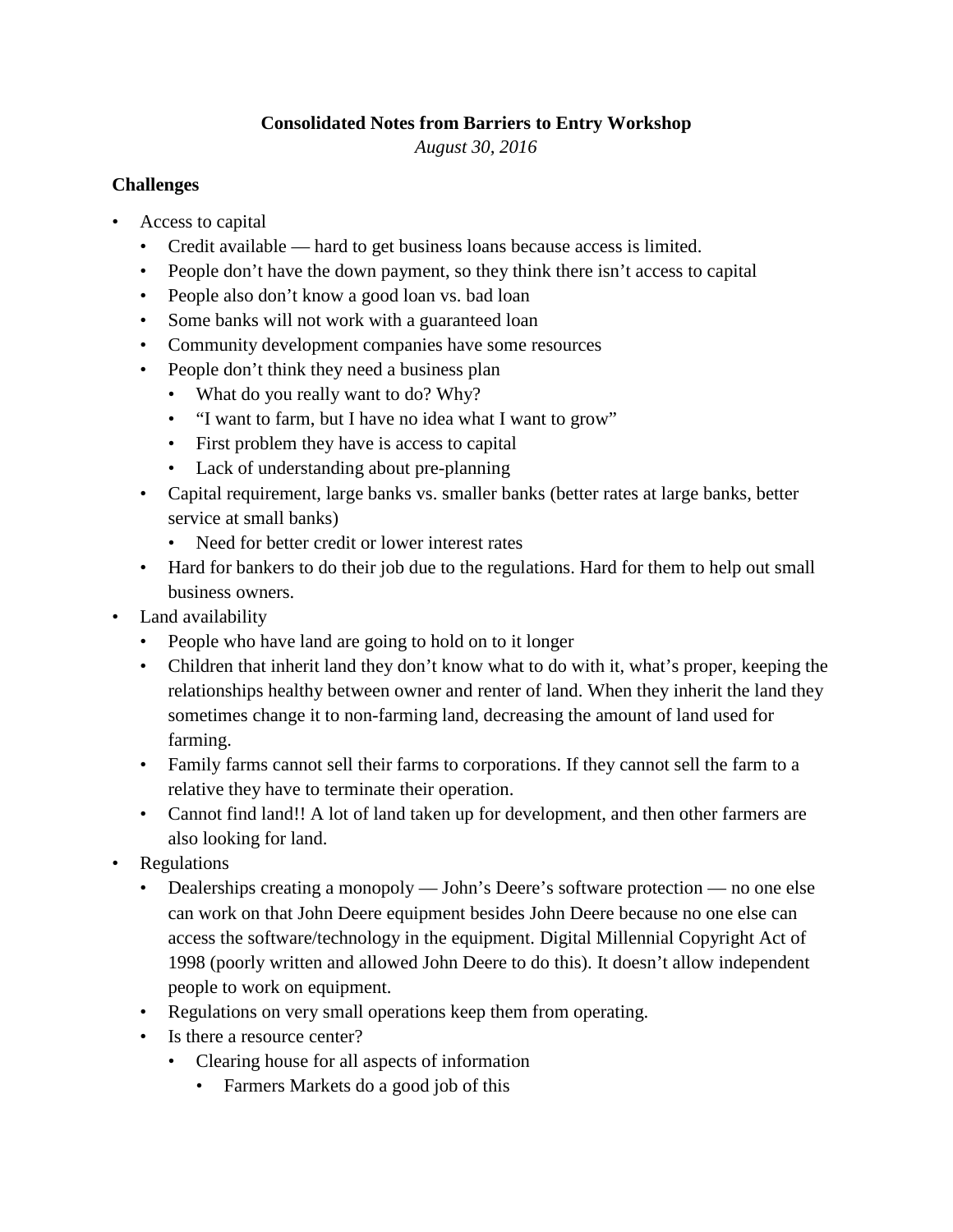- Hard for smaller operations to meet the same regulations as large companies, even though they were already compliant in the first place. When large corporations start enforcing regulations it starts to trickle down to smaller companies affecting their bottom line. The regulations affect the smaller companies more.
- How do you get the regulation information to the people that need it?
- Succession Planning
	- The demand to find young farmers; need to encourage younger individuals to farm. They give their land to development companies because they get more money in return. Causing us to lose a lot of farmers to non-agriculture companies.
	- Succession planning and equity buy-in for people who don't have another way (who don't have family succession). How do farmers who don't have a next generation to give the farm to, sell?
	- Needing to increase the number of plants within the state, for processing, and packing plants.

## **Solutions**

- Access to Capital
	- Business Plans and Pre-planning for farmers:
		- Promoting K-State's Ag Mediation Services, or educating people on the "lessons learned" from KAMS.
		- K-State Ag Econ has budget meters, other resources available
		- Educational resources are there but we aren't connecting those resources to the farmers
		- [www.extension.org](http://www.extension.org/) Global Extension Has resources from every land grant university
	- More education in general at all levels
	- Need to get people that know the agriculture into the business to build relationship with local famers.
	- Federal or state-backed loans
	- In agribusiness demonstrate a return on investments
	- IKE (Invest Kansas Exemption) Law Equity crowd funding
		- A great law that people aren't aware of
		- Who is providing this information? Where is it?
			- Need one-stop shop for information like this
	- Help farmers adjust to changing market (we have always raised/planted, possibly need to change what is being produced, to hopefully decrease surplus)
	- Educate for knowledge of grants provided by organizations/services
	- Open relationships with the business owners and their bankers.
	- Need mediators for business owners to communicate with the accountants and lawyers. Need to really increase mediators to add this resource to business owners.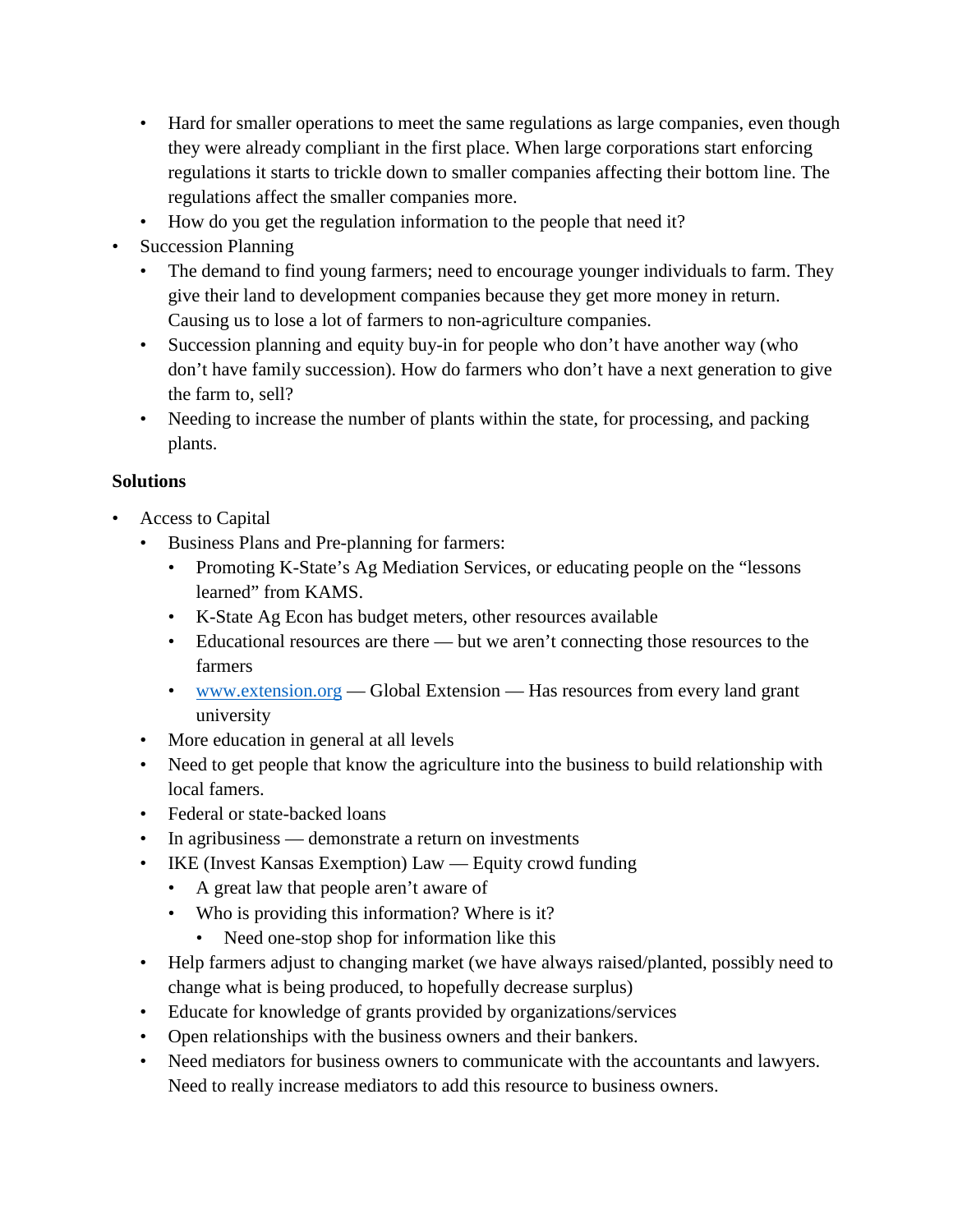- Explaining who qualifies for loans/credits.
- Land Availability
	- Need extension offices to mediate and help with families because of bad family relationships. To help with transitions from parents to kid/kids.
	- Matching up aspiring farmers to aging farmer, aging farmer that may not have a child to pass the land/farmer down to, to help with connection of the two to continue the farm land.
	- Land price and rent will have to come down, to help encourage farming.
	- Incentive/Internship program for family farms selling to non-family members
	- Don't put land in the court because it's hard to get it out.
- Regulations
	- Digital Millennial Copyright Act right to repair law several states are working on this law, where equipment dealers can't sell their products in the state unless they allow anyone to repair their product. Problem is that mainly concerns John Deere and it's a political battle to get a state to change the laws that affect such a big company like John Deere.
	- Uniformity in enforcements
	- Education about the regulations, so people know what's going on
	- FISMA What it means to be GAP certified and what the costs are.
		- KDA does have a cost-share program, but it isn't enough for some small farmers
	- Make some changes to corporate farming laws
		- Some made operations move up to Nebraska and Iowa
	- Get rid of unnecessary regulations need a review of regulations to see the unintended consequences.
	- Review on regulations to take the choke hold off little operations.
	- Statewide criteria to be ag friendly communities (marketed by Dept of Ag and Dept of Commerce)
	- Can KDA's licensing guides be provided to financial institutions to share to people?
	- Business contacts/licensing guides people don't know they exist
	- Work with KDA on adjusting, user friendly, regulations and help companies through the process to be compliant with the regulations.
	- Let startup businesses know the resources that are available to them to help start up. Let them know the regulations and license requirements.
	- Educating producers on regulations and resources for when they start up. Help them education on what license they need and what paper work they need to fill out.
	- Linking googled questions about regulations of an industry to the actual regulations provided by the KDA, for when people are looking up the resources to start a business.
- Succession Planning
	- Need to set up benefit programs for workers to bring individuals into the business.